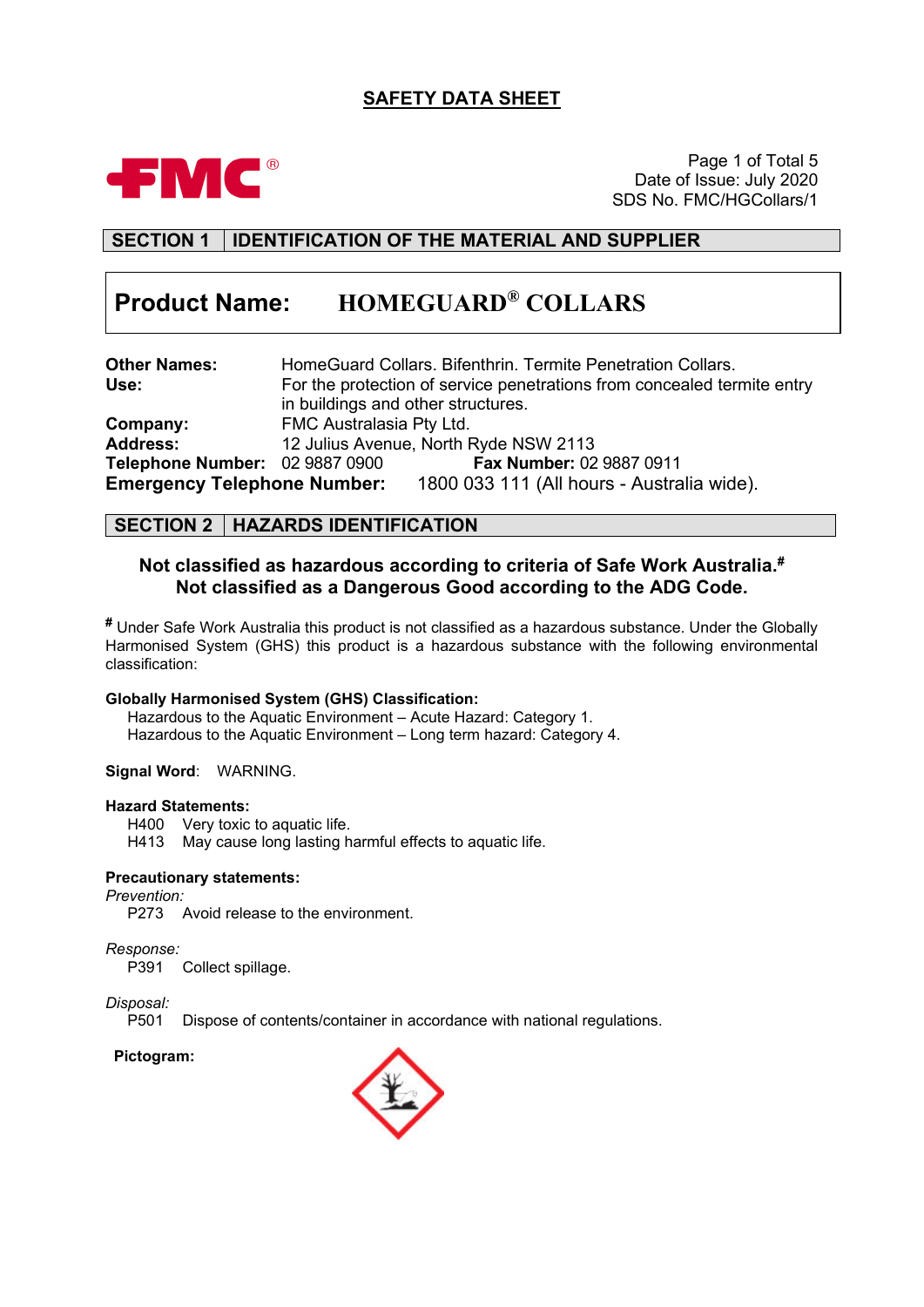### **SECTION 3 COMPOSITION/INFORMATION ON INGREDIENTS**

#### **Ingredients:**

Bifenthrin 82657-04-3 1 g/kg Other ingredients determined not to be hazardous mixture mixture Balance

*CHEMICAL CAS NUMBER PROPORTION*

### **SECTION 4 FIRST AID MEASURES**

#### **FIRST AID**

- **Swallowed:** If poisoning occurs, contact a doctor or Poisons Information Centre. Phone Australia 131126.
- **Eye:** Particulates may scratch eye surfaces and/or cause mechanical irritation. Remove from eye as for any foreign object. If irritation persists, obtain medical attention.
- **Skin:** After handling, and before eating, drinking, smoking or going to the toilet wash with soap and water.
- **Inhaled:** In case of adverse exposure to vapours that may be formed at elevated temperatures, remove patient to fresh air. If breathing discomfort occurs, obtain medical attention.

**Advice to Doctors:** Concern should be taken of the physical damage that the collars may cause if ingested. The collars are polyethylene which is considered non-toxic. Bifenthrin, the active ingredient in this product, is a pyrethroid insecticide. The level of bifenthrin in the collar (0.1%) is considered to be so low as to be considered non-toxic, and tests have shown that the bifenthrin is not readily available for release from the collar. Treatment is otherwise symptomatic and supportive.

### **SECTION 5 FIRE FIGHTING MEASURES**

**Specific Hazard:** Thermal decomposition and burning may produce toxic by-products.

**Extinguishing media:** Foam, CO<sub>2</sub> or dry chemical. Soft stream water fog if no alternatives. Contain all runoff.

**Hazards from combustion products:** On burning will emit toxic fumes of carbon monoxide, carbon dioxide, hydrogen chloride, chlorine, fluorine and hydrogen fluoride etc.

**Precautions for fire-fighters and special protective equipment:** Isolate fire area. Evacuate downwind. Wear full protective clothing and self-contained breathing apparatus. Do not breathe or contact smoke, gases or vapours generated.

### **SECTION 6 ACCIDENTAL RELEASE MEASURES**

**Emergency procedures:** Pick up unused collars. If unable to use as directed on the label, seal collars in a plastic bag and dispose of as per section 13. For good industrial hygiene, wash hands and arms with soap and water after handling collars.

**Material and methods for containment and cleanup procedures:** Not applicable to this product. DO NOT allow product to enter sewers, drains, dams, creeks or any other waterways.

### **SECTION 7 HANDLING AND STORAGE**

**Precautions for Safe Handling:** Generally no special precautions are required. Wash hands after use.

**Conditions for Safe Storage:** Store in closed original packaging, in a cool, well ventilated area away from children, animals, food and feedstuffs. Do not store for prolonged periods in direct sunlight. Do not use or store near heat, open flame or hot surfaces. Do NOT allow product to enter sewers, drains, creeks or any other waterways.

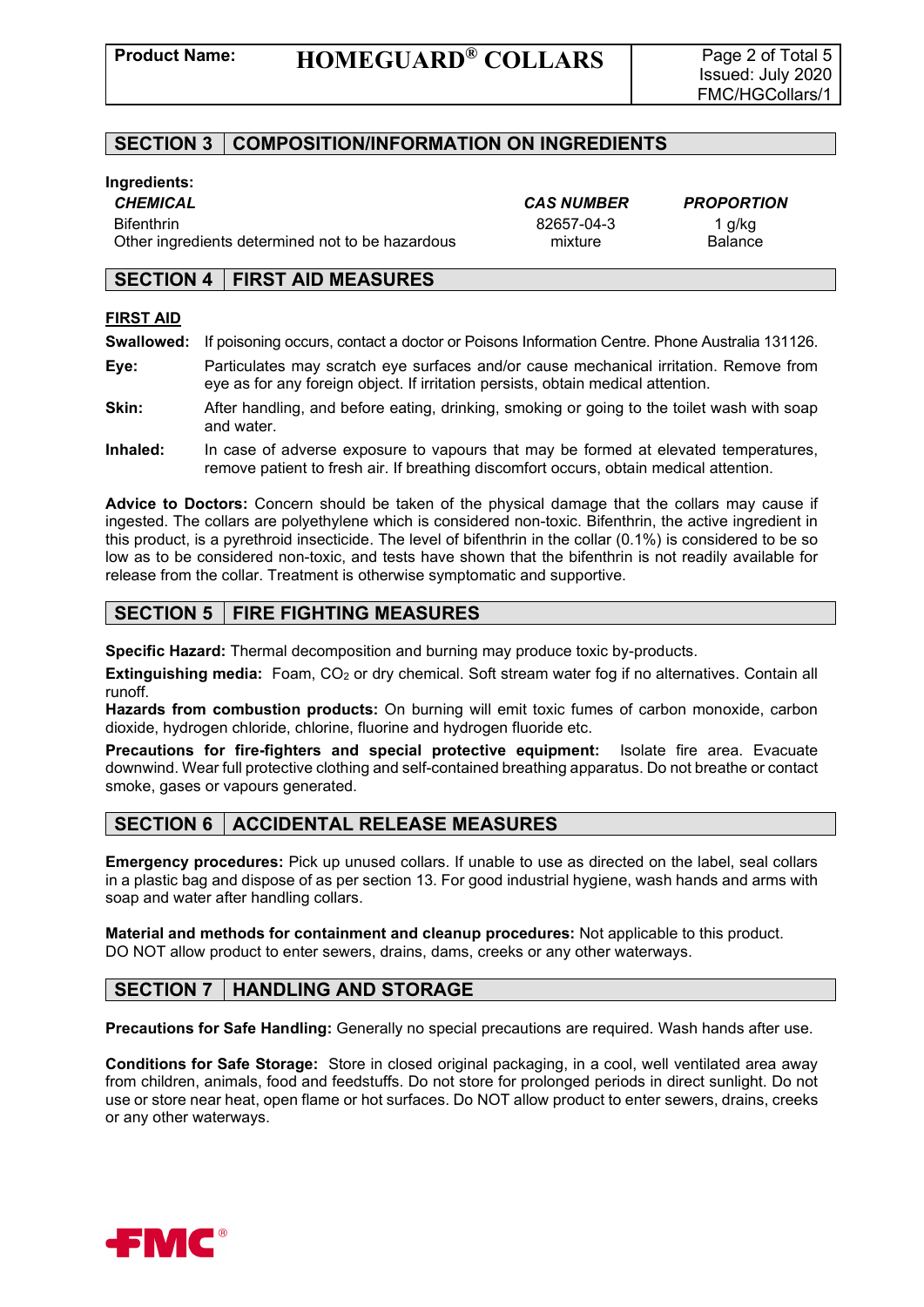## **SECTION 8 EXPOSURE CONTROLS / PERSONAL PROTECTION**

#### **National Exposure Standards:**

No exposure standard for bifenthrin, or this product, has been established by Safe Work Australia.

#### **Biological Limit Values:**

No biological limit allocated.

#### **Engineering controls:**

Use in well ventilated areas.

#### **Personal Protective Equipment (PPE):**

General: No special protective clothing is required. As a good work practice, wear clothing that minimises skin contact with this product.

Personal Hygiene: Wash hands and arms before eating, drinking or smoking.

### **SECTION 9 PHYSICAL AND CHEMICAL PROPERTIES**

| Appearance:                 | Light blue circular collars (40, 50, 80 & 100 mm inner diameter).     |
|-----------------------------|-----------------------------------------------------------------------|
| Odour:                      | No odour.                                                             |
| <b>Boiling point:</b>       | Not relevant - solid at ambient temperatures.                         |
| Freezing point:             | Not relevant - solid at ambient temperatures.                         |
| <b>Specific Gravity:</b>    | Approximately 930 g/m <sup>3</sup> .                                  |
| pH:                         | Not available.                                                        |
| <b>Solubility in Water:</b> | Not soluble. Provides a barrier to water.                             |
| <b>Flammability:</b>        | This material may support combustion at elevated temperatures.        |
| <b>Corrosive hazard:</b>    | Non corrosive; compatible with stainless steel, polyethylene etc.     |
| Flashpoint $(^{\circ}C)$ :  | $>215^{\circ}$ C (estimated).                                         |
| Flammability Limits (%):    | Not established, but may support combustion at elevated temperatures. |
| <b>Poisons Schedule:</b>    | Product is not a scheduled poison.                                    |

### **SECTION 10 STABILITY AND REACTIVITY**

**Chemical Stability:** Product is considered stable in ambient conditions for a period of at least 2 years after manufacture.

**Conditions to avoid:** Keep away from all sources of heat. Keep out of the sun.

**Incompatible materials:** No particular materials to avoid

**Hazardous decomposition products:** On burning will emit toxic fumes.

**Hazardous reactions:** No particular reactions to avoid.

### **SECTION 11 TOXICOLOGICAL INFORMATION**

#### *Potential Health Effects:*

This product is expected to have low toxicity, and if swallowed the mechanical effects are expected to be of greater concern. Bifenthrin, the active ingredient in this product is present at 0.1%. Ingestion of large doses of bifenthrin by laboratory animals produced signs of toxicity which included clonic convulsions, tremors and bloody nasal discharge. It is unlikely to be physically possible to consume large quantities of bifenthrin by ingesting the plastic collar.

#### **Acute**

| Swallowed: | Not expected to be toxic.                                                                                                                                                  |
|------------|----------------------------------------------------------------------------------------------------------------------------------------------------------------------------|
| Eye:       | May produce mechanical irritation to the eye.                                                                                                                              |
| Skin:      | This product has very low dermal toxicity.                                                                                                                                 |
| Inhaled:   | Unlikely to cause inhalation toxicity unless the product is at elevated temperatures or is<br>burned. Vapours and gases released under thermal decomposition may be toxic. |

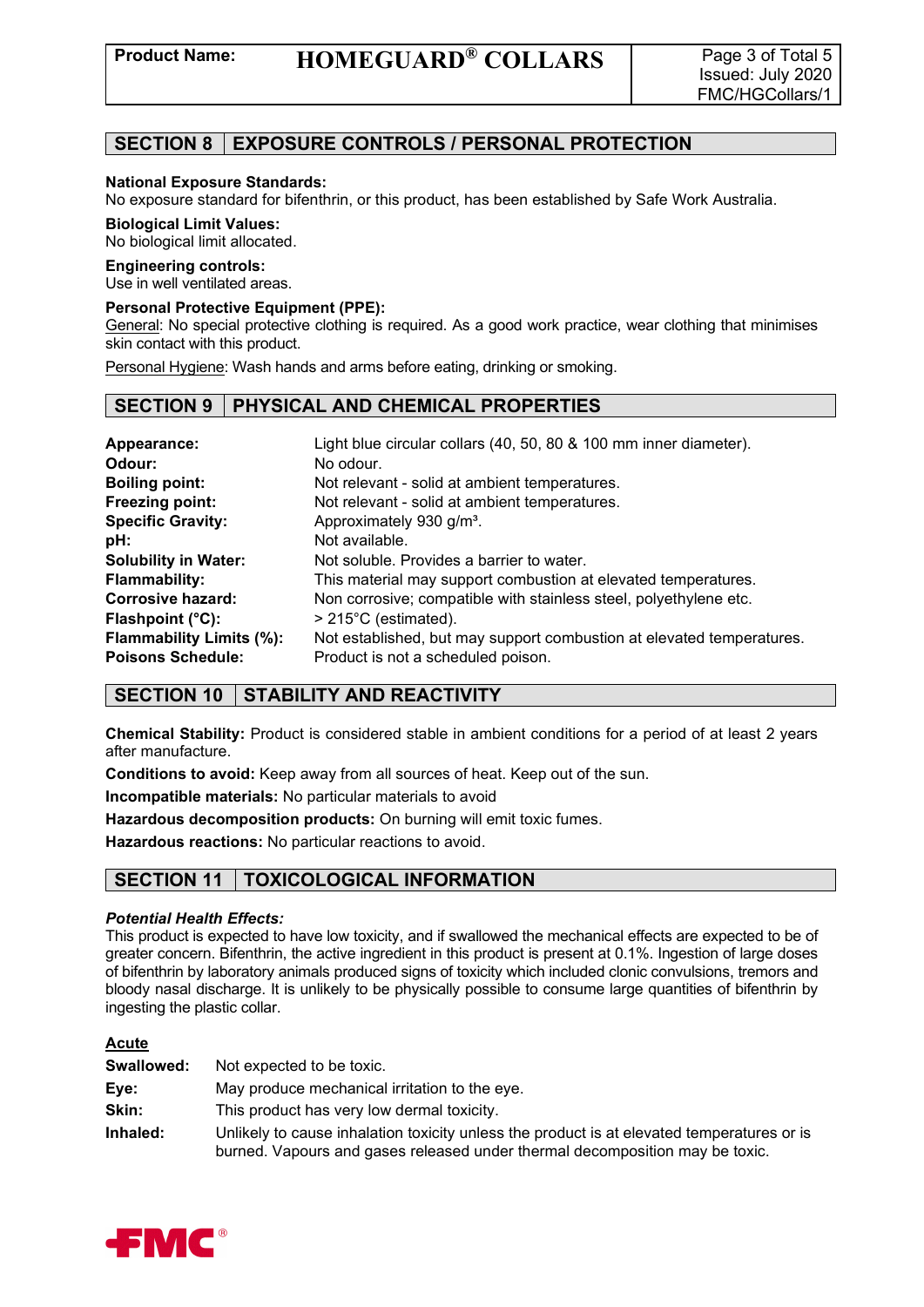### **SECTION 11 TOXICOLOGICAL INFORMATION** (Continued)

**Chronic:** No data available on this formulation. In studies with laboratory animals, Bifenthrin Technical did not cause teratogenicity or reproductive toxicity. Tremors were associated with repeated exposure of dogs, rats, rabbits and mice to Bifenthrin. The overall results from a battery of genotoxicity studies indicate that Bifenthrin is not considered to be genotoxic. Ames test results were negative.

# **SECTION 12 | ECOLOGICAL INFORMATION**

**Environmental Toxicology:** The active ingredient, Bifenthrin, is highly toxic to fish and aquatic arthropods with LC<sub>50</sub> values ranging from 0.0038  $\mu$ g/L to 17.8  $\mu$ g/L. In general, the aquatic arthropods are the most sensitive species. Care should be taken to avoid contamination of the aquatic environment. Bifenthrin had no effect on molluscs at its limit of water solubility. Bifenthrin is only slightly toxic to both waterfowl and upland game birds with LC<sub>50</sub> values range from 1800 mg/kg to  $> 2,150$  mg/kg. Do not contaminate sewers, drains, dams, creeks or any other waterways with product or the used container. Do not use this product as a liner for fish ponds.

**Environmental Properties:** The active ingredient, Bifenthrin, degrades at a moderate rate in agricultural soils ( $t\frac{1}{2}$  = 50 to 205 days), and more rapidly on the surface of bare soils ( $t\frac{1}{2}$  = 7 to 62 days). Bifenthrin is tightly bound in most soils and has extremely low water solubility.

# **SECTION 13 DISPOSAL CONSIDERATIONS**

**Spills & Disposal:** In the case of unusable collars, place collars in sealed plastic bags and dispose of waste in accordance with the requirements of Local or State Waste Management Authorities via an approved industrial waste disposal site. Keep material out of streams and sewers.

Always put unused collars back into the original packaging for re-use.

*Dangerous to Fish*: Do NOT allow product to enter sewers, drains, dams, creeks or any other waterways.

### **SECTION 14 TRANSPORT INFORMATION**

HomeGuard Collars are not classified as a Dangerous Good by the Australian Code for the Transport of Dangerous Goods by Road and Rail.

### **SECTION 15 REGULATORY INFORMATION**

Not classified as a hazardous substance according to criteria of Safe Work Australia.

Under the Standard for Uniform Scheduling of Medicines and Poisons (SUSMP), this product is not a scheduled poison.

This product is registered under the Agricultural and Veterinary Chemicals Code Act 1994. Product Registration No. 61290.

Product is not classified as a Dangerous Good according to the ADG Code  $(7<sup>th</sup> Ed)$ , the International Maritime Dangerous Goods (IMDG) Code and the International Air Transport Association (IATA). *Requirements concerning special training:*

Check State or Territory regulations that require people who use pesticides in their job or business to have training in the application of the materials.

### **SECTION 16 OTHER INFORMATION**

Issue Date: 23 July 2020. Valid for 5 years.

Key to abbreviations and acronyms used in this SDS:

ADG Code: Australian Dangerous Goods Code (for the transport of dangerous goods by Road and Rail). Carcinogen: An agent which is responsible for the formation of a cancer.

Clonic: Alternate involuntary muscular contraction and relaxation in rapid succession.<br>Genotoxic: Capable of causing damage to genetic material, such as DNA. Capable of causing damage to genetic material, such as DNA.